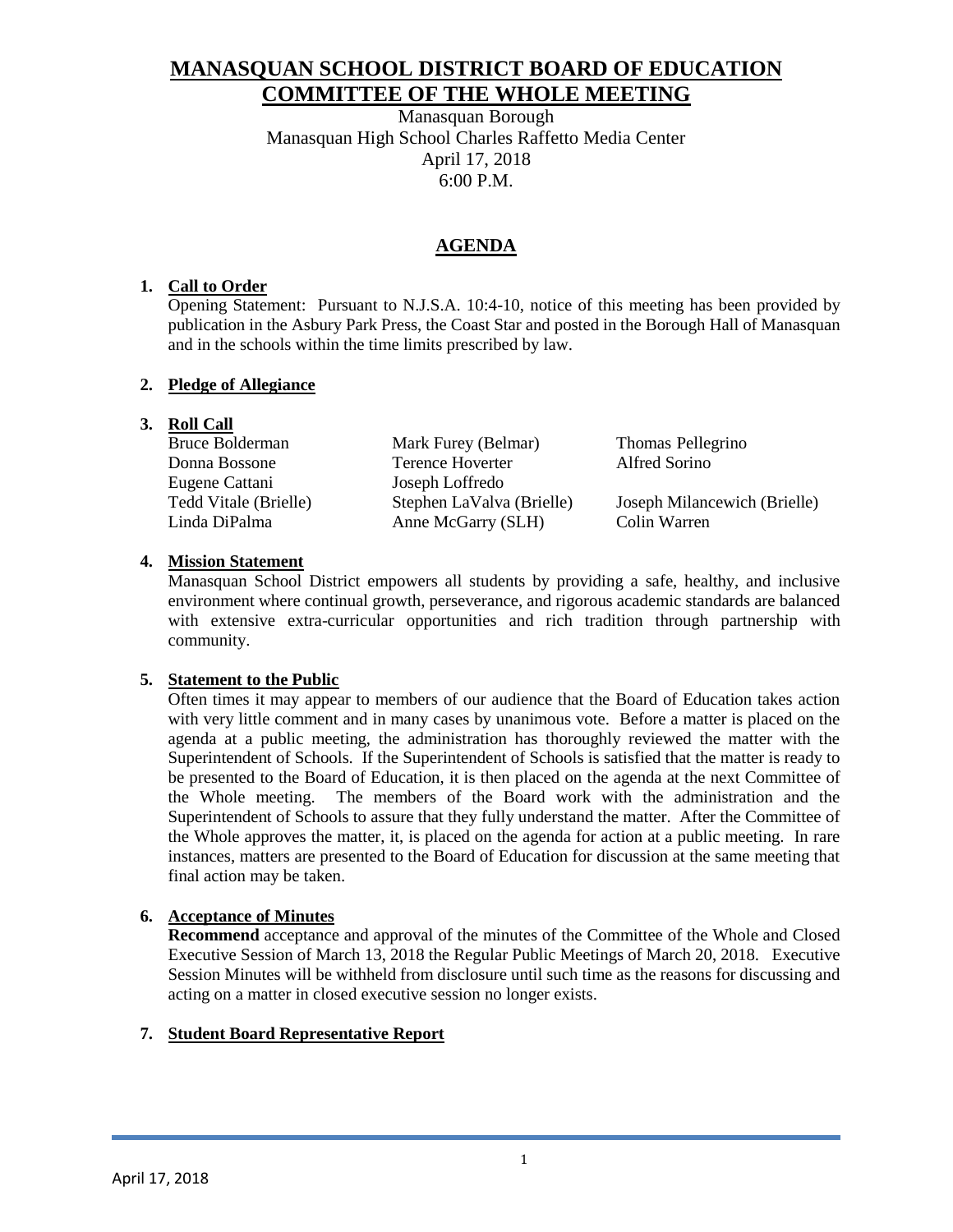#### **8. Presentations**

**High School Students of the Month for February – Olivia Easton, Senior – Catherine Ware, Junior – Julia Maloney, Sophomore – Katherine Hallman, Freshman**

**High School Students of the Month for March – Jack Considine, Senior – Ethan Dzenis, Junior – Gianna Melchionda, Sophomore – America Garay, Freshman**

**High School Teacher of the Month for February – Timothy Clayton**

**High School Teacher of the Month for March – Jason Bryant**

**Elementary School Student of the Month for February – Matthew Dettlinger**

**Elementary School Student of the Month for March– Grace Price**

**Elementary School Teacher of the Month for February – Thomas Russoniello**

**Elementary School Teacher of the Month for March – Laura Wahl**

**Elks Elementary School Student of the Month for February – Kaitlin Dellegrippo**

**Elks Elementary School Student of the Month for March – Casey Homes**

**Elks Teenager of the Month for February – Sara Devereux**

**Elks Teenager of the Month for March – Brad McCabe**

**Model UN Conference**

- **Best Position Paper – Gillian Roberts, Lyndsey Starkey, Norah Dolan**
- **Best Delegation in Sustainable Development – Alexander Kave, Emilymarie Kave**

**Monmouth County Vocational School District – Students of the Marking Period**

- **Jose Martinez Gonzalez**
- **Aracris Sanchez**
- **Thomas Murphy**

**9/11 Tribute Museum Teacher Award – James Fagen**

**New Road Construction Project Update** – **Presented by Robert Notley**

**9. Committee of the Whole Discussion Items for the Agenda**

- **Education, Curriculum & Technology**
- **Personnel– To be Discussed in Executive Session**
- **Policy**
- **Legal**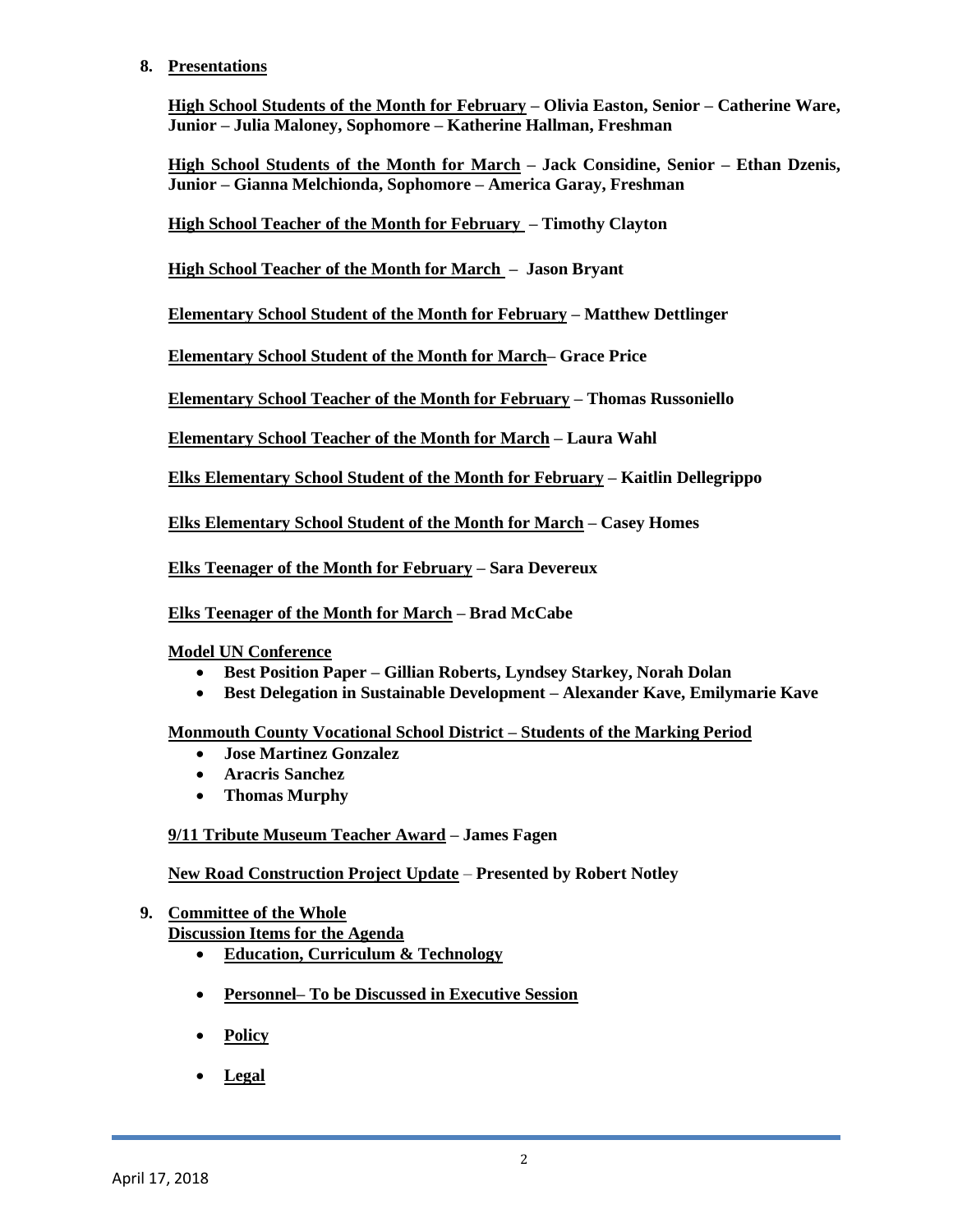- **Finance**
	- o Public Hearing on the Budget (Agenda item on April 24, 2018)

## **Buildings & Grounds/Facilities– Agenda Items \***

- o Bid Award Elementary School Sitework\*
	- o High School Lock/Door Project

## **10. Superintendent's Report & Information Items**

- **Enrollment Document** 
	- $\triangleright$  Total Enrollment 1,530
		- o **High School 941**
		- o **Elementary School – 589**
- **Attendance Comparison, Fire Drill Reports, Suspensions & Tardy Reports Document**

## **Fire Drill Reports**

- **High School:**
	- o **March 12th – Fire Drill**
	- o **March 29th - Lockdown**
- **Elementary School:**
	- o **March 19th – Fire Drill**
	- o **March 27th – Security Meeting**
- **HIB Monthly Report Document** 
	- **High School:**
		- o **Three Incidents 2 Not HIB, 1 Confirmed HIB**
	- **Elementary School:**
		- o **No Reports for the Month**
- **Report of the Director of Curriculum and Instruction**
- **Report of the Director of Technology and Human Resources**
- **Report of the Director of School Counseling Services**

**Recommend** approval and acceptance of the Superintendent's Report.

### **11. Public Forum on Agenda Items**

Time may be allocated for public comment at this meeting. Each speaker may be allotted a limited time when recognized by the presiding officer. In the event it appears the public comment portion of the meeting may exceed 45 minutes, the presiding officer may limit each statement made by a participant to 3-5 minutes duration. Individuals wishing to address the Board shall be recognized by the presiding officer and shall give their names, addresses and the group, if any, that they represent. Although the Board encourages public participation, it reserves the right, through its presiding officer, to terminate remarks to and/or by any individual not keeping with the conduct of a proper and efficient meeting. During the public participation portions of this meeting, the Board will not respond to questions from the public involving employment, appointment, termination of employment, negotiations, terms and conditions of employment, evaluation of the performance of, promotion or disciplining of any specific or prospective or current employee. This public forum is limited to comment on items included in this agenda only.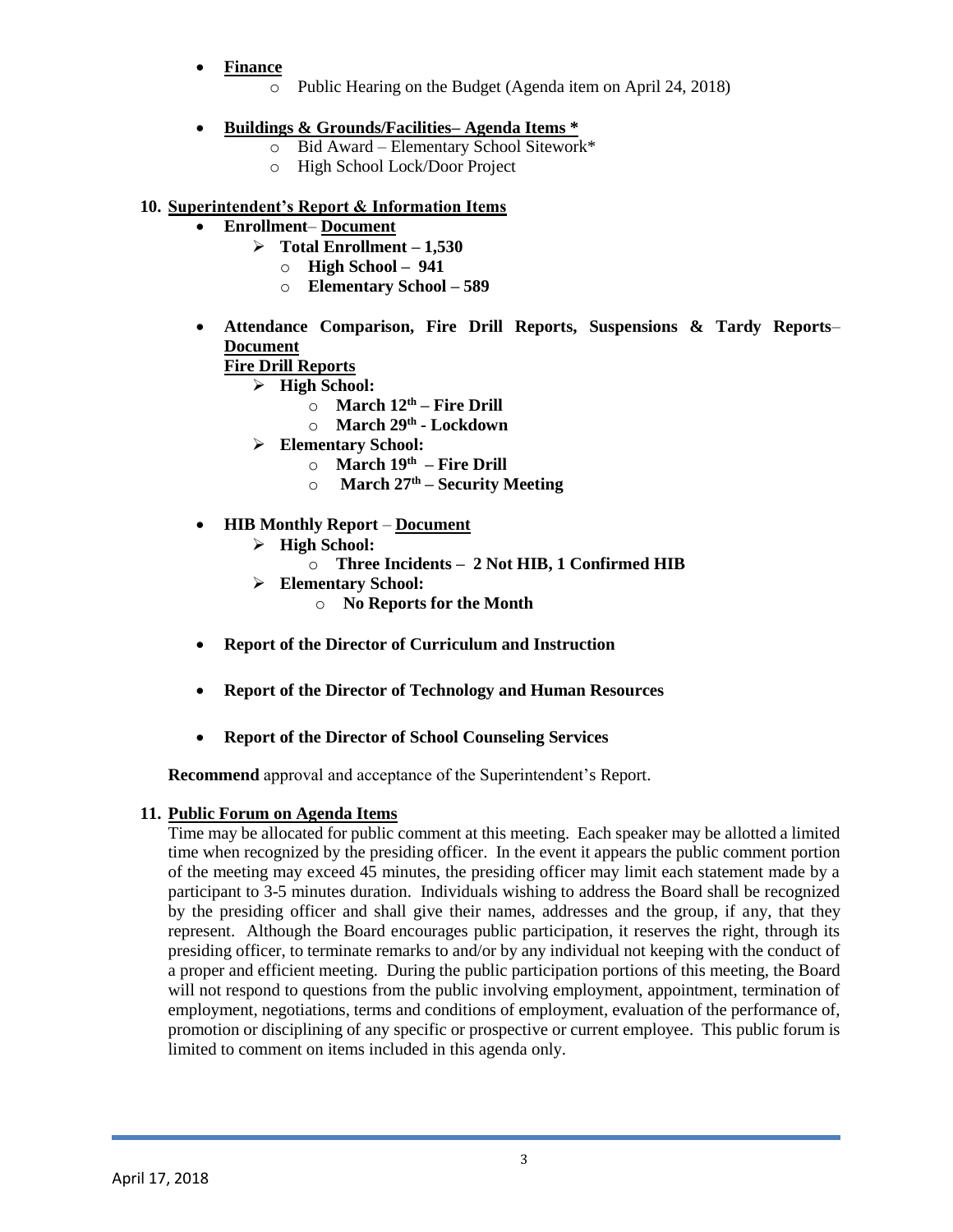## **MANASQUAN General Items**

- **12.** *Recommend approval of the acceptance of bids for the Site Improvements at Manasquan Elementary School and award of contract to Your Way Construction, Inc., 404 Coit Street, Irvington, NJ, as per attached Document 1 (attorney review complete).*
- **13.** *Recommend approval to authorize the School Business Administrator to execute a contract to Your Way Construction, Inc., for the Site Improvements at Manasquan Elementary School, in the following amounts: Base Bid (Part A + Part B) - \$612,775.00 and Alternate Bid Item #2 Rubberized Playground Surface in lieu of wood fiber - \$39,000.00. Total contract \$651,775.00 (pending attorney review).*
- **14. Recommend** approval of Student ID# 303552 in need a bi-lingual evaluation. Nilda Colazzo for a speech and language evaluation at a rate of \$575.00, Monica Peters for a psychological evaluation at a rate of \$495.00 and Vivette Peacock for an educational evaluation at a rate of \$475.00.
- **15. Recommend** acceptance of the following grants awarded by the Manasquan Elementary School Education Foundation, in the total grant award of \$16,481.96**:**
	- Ann LaMorticella  $8<sup>th</sup>$  Grade Foreign Language Field Trip \$2,523.00
	- Marie Lauffer Keyboard Instruction with Keyboard Lab- \$2,379.96
	- Mark Levy & Kirt Wahl Physical Computing  $$1,079.00$
	- Christine Rice Christine Rice \$3,000.00
	- Jenny Rostron Greenhouse Renewal \$2,500.00
	- Brianna Snel & Christin Walsh Mobile Technology Classroom \$5,000.00
- **16. Recommend** approval to purchase furniture for the renovation of the Elementary School Media Center as follows:

| <b>Vendor</b>                 | <b>Purchase Amount</b> | State contract/consortium # | <b>Funded by:</b> |
|-------------------------------|------------------------|-----------------------------|-------------------|
|                               |                        |                             |                   |
| Global Furniture Group        |                        |                             |                   |
| c/o Feigus Office Furniture   | \$18,971.67            | <b>ESCNJ</b> 17/18-16       | Referendum        |
| Palmieri                      |                        |                             |                   |
| c/o Feigus Office Furniture   | \$154,034.42           | <b>ESCNJ PAL</b>            | Referendum        |
| Feigus Office Furniture       | \$5,950.00             | N/A                         | Referendum        |
| Virco                         |                        |                             |                   |
| c/o Feigus Office Furniture   | \$6,354.79             | <b>ESCNJ PAL</b>            | Referendum        |
| JSJ Furniture Corp. DBA Izzy+ |                        |                             |                   |
| c/o Feigus Office Furniture   | \$18,644.40            | A81627                      | Referendum        |
| Feigus Office Furniture       | \$2,894.64             | N/A                         | Referendum        |
| Knoll, Inc.                   |                        |                             |                   |
| c/o Feigus Office Furniture   | \$7,014.20             | A81629                      | Referendum        |

- **17. Recommend** approval of the acceptance of the following Parent-Paid Tuition student at the Manasquan Elementary School for the 2018-19 school year, at the annual tuition rate of \$7,000.
	- $7<sup>th</sup>$  Grade Student ID# 241291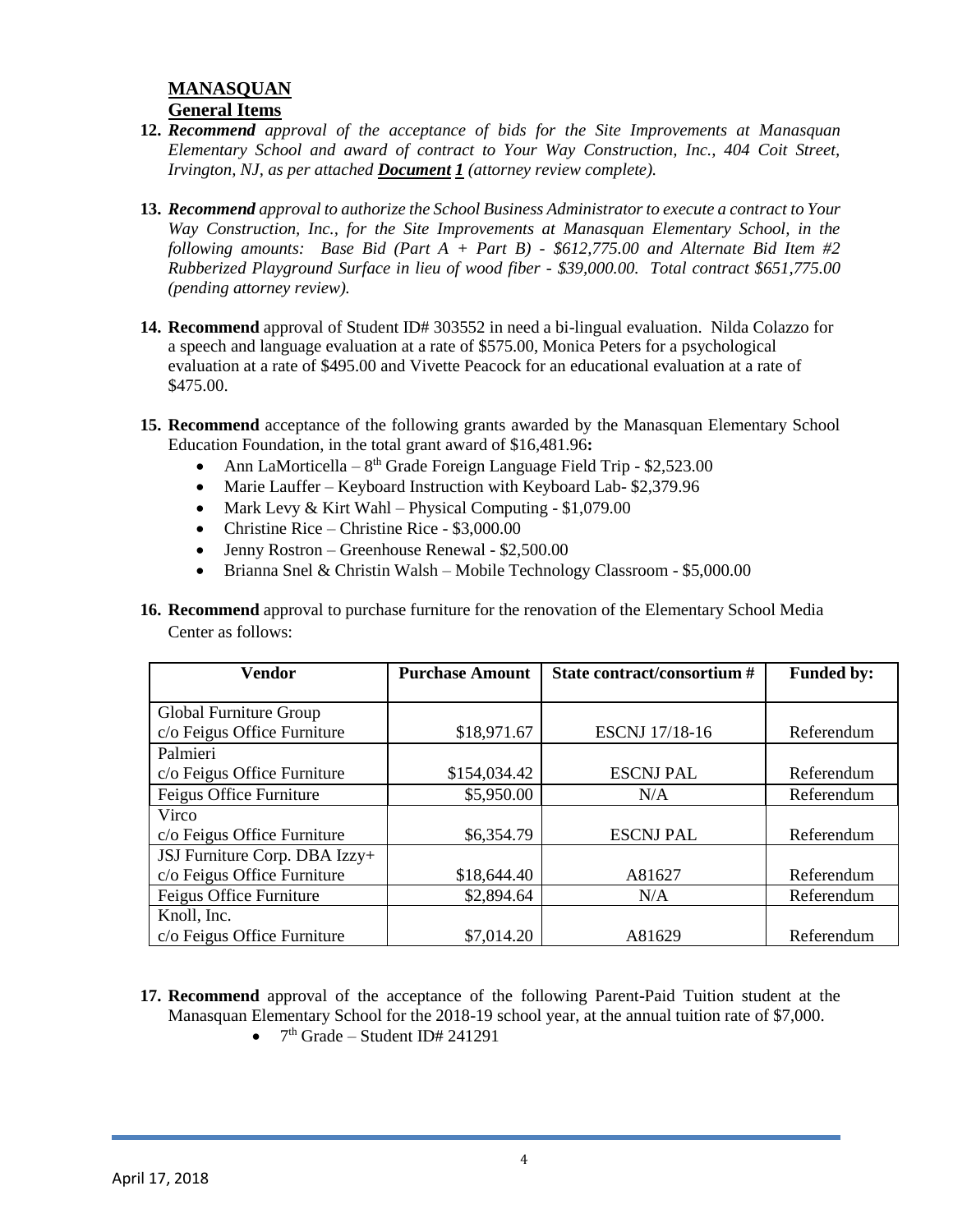- **18. Recommend** approval of the acceptance of the following student at the Manasquan Elementary School as a "Tuition Free: Child of a Staff Member" for the 2018-19 school year:
	- Kindergarten Student ID #313212

### **Professional Days**

**19. Recommend** approval of the **attendance** of staff members at conferences/workshops indicated below:

| Date              | <b>Name</b>    | <b>Destination</b> | <b>Purpose</b>            | Sub            | Cost                  |
|-------------------|----------------|--------------------|---------------------------|----------------|-----------------------|
|                   | Jaimee         |                    | <b>Sending District</b>   |                |                       |
| March 7, 2018     | McMullen       | Avon               | Collaboration             | Yes            | None                  |
|                   |                | Monmouth           |                           |                |                       |
| June 2018         |                | County             | Wilson Just Words         |                |                       |
| $(Date - TBD)$    | Kimberly Murin | Location           | Workshop                  | Yes            | Registration-\$345.00 |
|                   |                | Monmouth           |                           |                |                       |
| June 2018         |                | County             | Wilson Just Words         |                |                       |
| $(Date - TBD)$    | Deborah Kehoe  | Location           | Workshop                  | Yes            | Registration-\$345.00 |
|                   |                | Monmouth           |                           |                |                       |
| June 2018         | Elizabeth      | County             | Wilson Just Words         |                |                       |
| $(Date - TBD)$    | Walling        | Location           | Workshop                  | Yes            | Registration-\$345.00 |
|                   |                |                    |                           |                | Mileage-\$41.60       |
|                   |                |                    |                           |                | Registration-         |
|                   |                |                    | <b>Safety Care Crisis</b> |                | \$1325.00             |
| April 17-19, 2018 | Kelly Balon    | Whippany           | Workshop                  | N <sub>0</sub> | Tolls - \$5.50        |

#### **Student Action Field Trips**

**20. Recommend** approval of the field trips listed below:

| <b>Date</b>    | <u>Name</u>  | <b>Subject</b> | <b>Destination</b> | <b>Purpose</b>   | <b>Sub</b> | Other<br><b>Board</b><br>Costs | <b>Other</b><br><b>Fund</b> |
|----------------|--------------|----------------|--------------------|------------------|------------|--------------------------------|-----------------------------|
|                |              |                | Sea Girt           |                  |            |                                |                             |
|                | Ann Marie    | G&T            | Elementary         | <b>STEM Team</b> |            |                                |                             |
| April 20, 2018 | LaMorticella | Grade 5        | School             | Activity         | No         | None                           | None                        |

### **Placement of Students on Home Instruction**

**21. Recommend** that the following student(s) be placed on home instruction, as requested by Guidance or the Child Study Team and approved by the school physician: **None at this time**

## **Placement of Students Out of District**

**22. Recommend** approval of the revised External Placement list that reflects both transportation and tuition costs for the 2017-2018 school year, as per **Document** .

### **Financials**

**23. Recommend acceptance** of the following **Elementary School Central Funds Report** for the month ending **February 28, 2018 as per Document .**

#### **MANASQUAN/SENDING DISTRICTS General Items**

**24. Secretary's Report/Financials**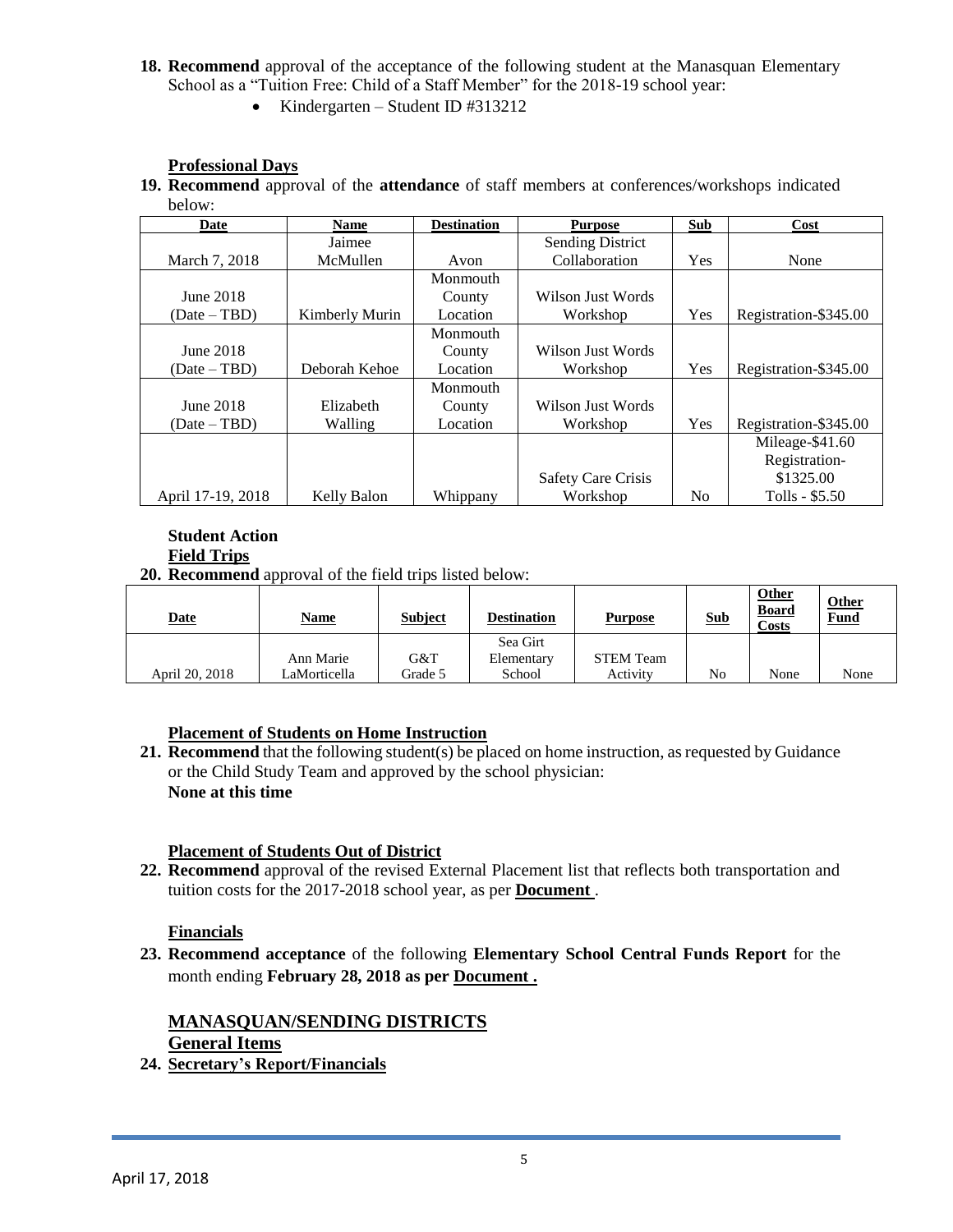**Recommend acceptance** of the following **Financial Reports**, **High School Central Funds Report, Purchase Orders and Payment** and **Confirmation of Bills (Current Expense) and (Capital Expense).**

The Business Administrator/Board Secretary certifies that as of **MARCH 31, 2018** no budgetary appropriations account has obligations and payments, which in total exceed the amount appropriated by the Board of Education of the Borough of Manasquan.

**Be It Resolved:** Pursuant to N.J.A.C. 6A:23A-16.10 (c)3 the Board of Education of the Borough of Manasquan accepts the **Business Administrator/Board Secretary's** certification as of **MARCH 31, 2018** that no budgetary appropriations account has obligations and payments, which in total exceed the amount appropriated by the borough of Manasquan Board of Education.

**Recommend acceptance** of the **Secretary's Financial & Investment Report** and the **Treasurer's Report**, for the month ending **MARCH 31, 2018** per **Document** . (The Treasurer of School Moneys Report for the month of **MARCH 2018** is on file in the Business Office and is in balance with the Secretary's Report).

Pursuant to N.J.A.C. 6A:23A-16.10(c)4, we the members of the Board of Education of the Borough of Manasquan, County of Monmouth, after having reviewed the Report of the Secretary and upon consultation with the appropriate officials, certify that as of **MARCH 31, 2018,** it is to the best of our knowledge that no major account fund has been expanded and that sufficient funds are available to meet the district's financial obligations for the remainder of the fiscal year, and that the Board of Education further approves the transfers made with line item accounts of the current expense portion of the **2017-2018 budgets** for **MARCH and APRIL** as recommended by the Superintendent of Schools, as per **Document .**

**Purchase Orders** for the month of **APRIL 2018** be approved**,** as per **Document .**

Recommend **acceptance** of the **Cafeteria Report** – **Document .**

**(C) Be it Resolved:** that the **Bills (Current Expense)** in the amount of **\$** for the month of **APRIL, 2018** be approved. Record of checks **(#**through **#**), and distributions are on file in the Business Office.

**Be it Resolved:** that the **Bills (Capital Expense)** in the amount of **\$** for the month of **APRIL, 2018** be approved. Record of checks **(#**through **#),** and distributions are on file in the Business Office.

Confirmation of **Bills (Current Expense)** for **MARCH, 2018** at **\$** and checks **(#**through **#)** and **(Capital Expense)** for **MARCH, 2018** at **\$** and checks **(#through #).**

**Recommend acceptance** of the following **High School Central Funds Report** for the month ending **MARCH 31, 2018 as per Document .**

### **Adoption of 2018-2019 Budget**

**25. Recommend** approval of the adoption of the final 2018-2019 School District budget as listed below and as per the advertised budget – **Document** :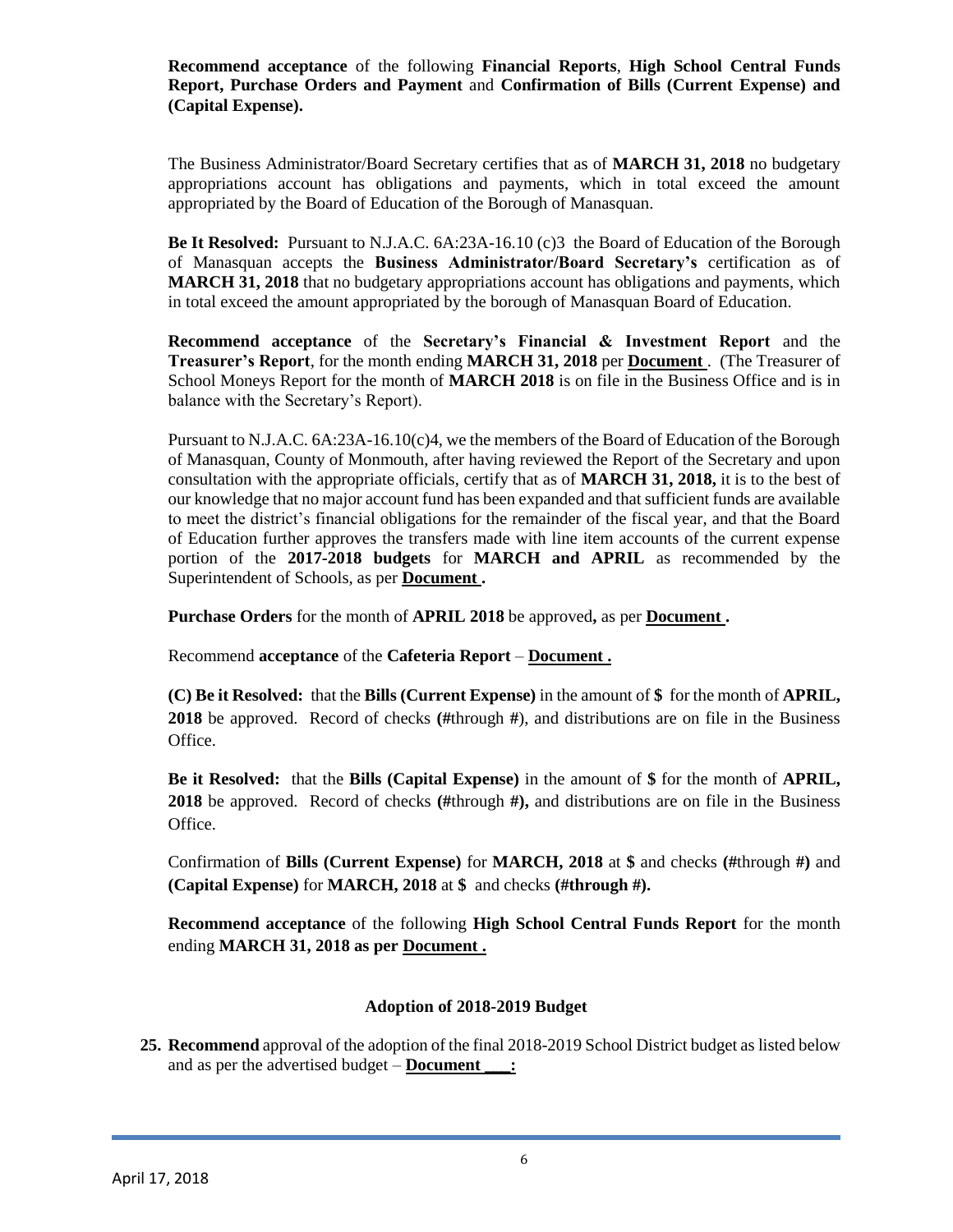**BE IT RESOLVED** that the final budget be approved for the 2018-2019 school year using the 2018-2019 state aid figures and the Secretary to the Board of Education be authorized to submit the following final budget to the Executive County Superintendent of Schools for approval in accordance with the statutory deadline:

|                                   | <b>GENERAL</b><br><b>FUND</b> | <b>SPECIAL</b><br><b>REVENUES</b> | <b>DEBT</b><br><b>SERVICE</b> | <b>TOTAL</b> |
|-----------------------------------|-------------------------------|-----------------------------------|-------------------------------|--------------|
| 2018-2019 Total Expenditures      | \$27,470,610                  | \$376,248                         | \$884,967                     | \$28,731,825 |
| <b>Less: Anticipated Revenues</b> | \$12,128,052                  | \$376,248                         | \$46,152                      | \$12,550,452 |
| <b>Taxes to be Raised</b>         | \$15,342,558                  | $S - 0$                           | \$838,815                     | \$16,181,373 |

- **26. Recommend** approval of the Resolution determining to finance the acquisition and installation of a turf field and related work and equipment by means of an equipment lease purchase financing, in an amount not exceeding \$600,000, as per **Document**
- **27. Recommend** approval of the Resolution to purchase Electric Generation Services, as per **Document** \_\_\_(1) and Natural Gas Services, as per **Document** \_\_\_(2), through the Alliance for Competitive Energy Services ("ACES") bid, effective from the date of adoption through May 2023.
- **28. Recommend** approval of the following shared service programs to be provided to the district by Educational Data Services, Inc., for the 2018-2019 school year.

|  |  | New Jersey Cooperative Bid Maintenance Program, |  | \$5,270.00 |
|--|--|-------------------------------------------------|--|------------|
|--|--|-------------------------------------------------|--|------------|

- Cooperative Skilled Trades, Compliance Services  $\&$  Ancillary bids  $$1,990.00$
- **29. Recommend** approval to solicit a Request for Proposal for Testing, Adjusting and Balancing Services in conjunction with the Renovations and Addition Project at the Manasquan High School. (Pending approval by the board attorney and New Road Construction).
- **30. Recommend** approval to solicit a Request for Proposal for Financial Advisory Services from July 1, 2018 to December 31, 2018 (Pending attorney review and approval).
- **31. Recommend** approval of the agreement with Duff & Phelps, for Fixed Asset Management & Insurance Solutions consulting services, for fiscal year ending June 30, 2018, in the amount of \$1,075.00.
- **32. Recommend** approval of the acceptance of the following Parent Paid Tuition Students for the 2018-19 school year at Manasquan High School, at the annual tuition amount of \$7,000. R.O. – Grade 9 M.P. – Grade 9
- **33. Recommend** approval of the Sale/Release and Indemnification Agreement between the Manasquan Board of Education and the East Orange School District, for the sale of various physical education and weight room equipment, in the amount of \$1,200.00, as per attached **Document**
- **34. Recommend** approval of Payment Application #6 from Kappa Construction Corp., in the amount of \$ The Manasquan High School Addition & Renovation project (pending  $\phi$ attorney review).
- **35. Recommend** approval of the Superintendent's 2018-2019 Merit Goals.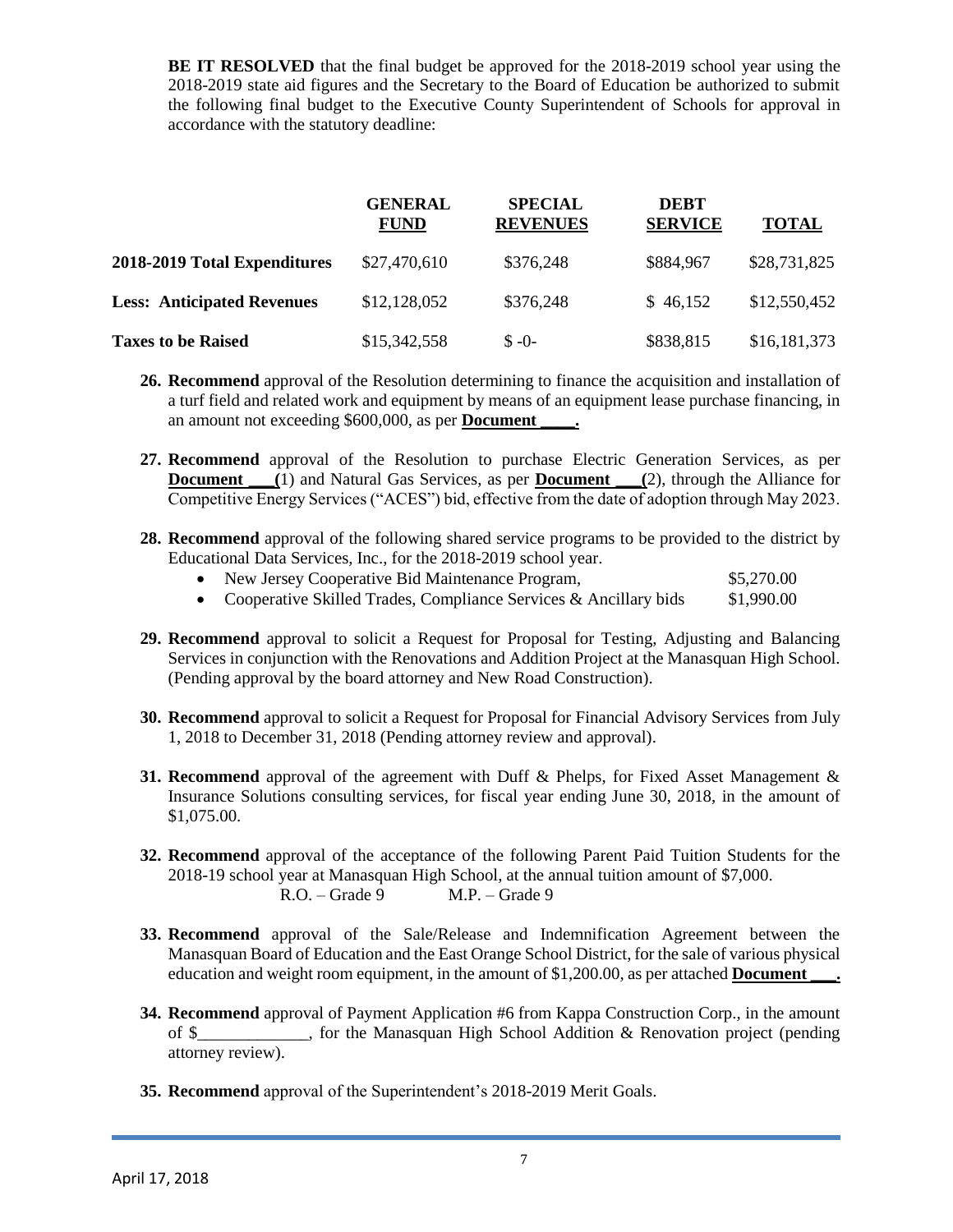### **36. Recommend** approval of the *Revised* **2017-2018 School Year Calendar** as per **Document .**

- **37. Recommend** approval of the application submission for the Toshiba America Foundation Grant. If awarded funding, monies will be used to purchase a Star Lab and accompanying materials.
- **38. Recommend** approval of the application submission for the Ocean First Bank Model Classroom Grant.
- **39. Recommend** approval to purchase furniture for the High School science labs and the technology suite as follows:

| Vendor                       | <b>Purchase Amount</b> | State contract/consortium # | <b>Funded by:</b> |
|------------------------------|------------------------|-----------------------------|-------------------|
|                              |                        |                             |                   |
| Global Furniture Group       |                        |                             |                   |
| c/o Feigus Office Furniture  | \$53,134.81            | <b>ESCNJ</b> 17/18-16       | Referendum        |
| Diversified Woodcrafts, Inc. |                        |                             |                   |
| c/o Feigus Office Furniture  | \$39,278.08            | <b>PEPPM2016</b>            | Referendum        |
| KI                           |                        |                             |                   |
| c/o Feigus Office Furniture  | \$3,801.60             | <b>ESCNJ</b> 17/18-16       | Referendum        |

- **40. Recommend** approval of the application for a cooperative sports program for the 2018-2019 and 2019-2020 school years, between Manasquan High School and Point Pleasant Beach High School to include gymnastics, bowling, swimming and ice hockey.
- **41. Recommend** approval of the School Food Authority/Food Service Management Company renewal addendum between the Manasquan Board of Education and Simplified Culinary Services, Inc., which shall become incorporated and part of the Contract for Food Services entered into by the above parties on the  $1<sup>st</sup>$  day of July 2014, witnesses that Simplified Culinary Services and the Manasquan Board of Education agree as follows:

#### **MANASQUAN BOARD OF EDUCATION SCHOOL FOOD SERVICE MANAGEMENT PROGRAM 2018-2019**

All management/administrative fees must be specifically stated in the body of the contract. Contract which provide for management fees on a cents per meal or flat fee basis are allowed. 7CFR 210.16(a).c.

This addendum begins on 7/1/2018 and ends on 6/30/2019

Simplified Culinary Services will collect a flat fee of \$21,000.00 annually.

Simplified Culinary Services guarantees a return of \$10,000.00

Above guarantees are based upon similar operating conditions as previous school year. Service will not be interrupted as a result of fire, work stoppage, strike or school closing. In the event any of the foregoing conditions are not met during the school year, Simplified Culinary Services' guaranteed obligation shall be reduced by an amount equivalent to any increase in expenses or decrease in revenues which are attributable to the changes in such conditions.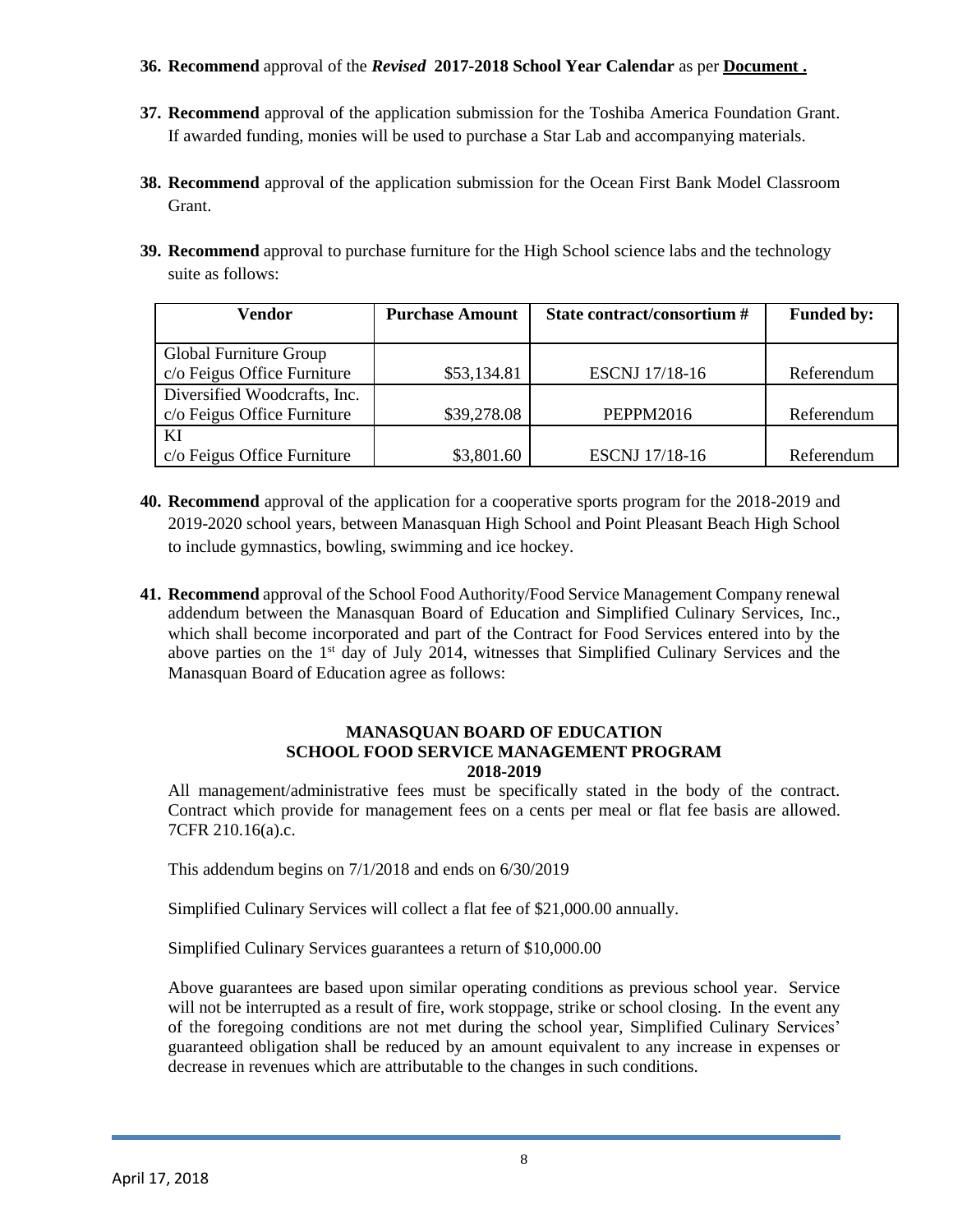# **Professional Days**

**42. Recommend** approval of the **attendance** of staff members at conferences/workshops indicated below:

| <b>Date</b>        | <b>Name</b>           | <b>Destination</b>   | <b>Purpose</b>       | Sub            | Cost                    |
|--------------------|-----------------------|----------------------|----------------------|----------------|-------------------------|
|                    |                       |                      | Healthy              |                |                         |
|                    |                       | East                 | Communities          |                |                         |
| May 21, 2018       | Claire Kozic          | Brunswick            | Meeting              | Yes            | Mileage - \$14.57       |
|                    |                       |                      |                      |                | Mileage-\$43.81         |
|                    |                       |                      | Anti-Bullying        |                | Registration-\$250.00   |
| May 23, 24, 2018   | <b>Richard Read</b>   | Galloway             | Workshop             | N <sub>o</sub> | Hotel- \$100.00         |
|                    |                       |                      | <b>NJASBO</b>        |                | Registration - \$275.00 |
| June 6, 7, 8, 2018 | Lynn Coates           | <b>Atlantic City</b> | Workshop             | N <sub>o</sub> | Parking - \$90.00       |
|                    |                       |                      |                      |                |                         |
|                    |                       |                      | Differentiation      |                |                         |
| May 22, 2018       | <b>Tiffany Jaeger</b> | Eatontown            | Strategy<br>Workshop | Yes            | Registration-\$100.00   |
|                    |                       |                      |                      |                |                         |
|                    |                       |                      | Differentiation      |                |                         |
|                    |                       |                      | Strategy             |                |                         |
| May 22, 2018       | Carlyann Eggie        | Eatontown            | Workshop             | Yes            | Registration-\$100.00   |
|                    |                       |                      |                      |                |                         |
|                    |                       | <b>Brookdale</b>     | Director             |                |                         |
| March 15, 2018     | Lesley Kenney         | College              | Meeting              | N <sub>o</sub> | None                    |
|                    |                       |                      | Autism               |                |                         |
| June 6, 2018       | Joann Hall            | Eatontown            | Workshop             | Yes            | Registration-\$100.00   |
|                    | <b>Margaret Polak</b> |                      |                      |                |                         |
| April 12, 2018     | Patricia Gallant      | East Windsor         | <b>SEMI</b> Updates  | No             | Mileage-\$22.75         |
|                    |                       |                      |                      |                | Mileage-\$45.26         |
|                    |                       |                      | Anti-Bullying        |                | Registration-\$250.00   |
| May 23, 24, 2018   | Donald Bramley        | <b>Atlantic City</b> | conference           | N <sub>o</sub> | Hotel- \$99.08          |
| April 20, 2018     | Richard Coppola       | Waretown             | <b>IPM</b> Training  | N <sub>o</sub> | None                    |
|                    |                       |                      | <b>NJASA</b>         |                |                         |
|                    | Barbara               |                      | Strategic            |                |                         |
| May 4, 2018        | Kerensky              | Monroe Twp           | Planning             | No             | None                    |

## **Student Action Field Trips**

### **43. Recommend** approval of the field trips listed below:

| Date           | <b>Name</b>          | <b>Subject</b> | <b>Destination</b>  | <b>Purpose</b>  | <b>Sub</b> | Other<br><b>Board</b><br>Costs | <b>Other</b><br><b>Fund</b> |
|----------------|----------------------|----------------|---------------------|-----------------|------------|--------------------------------|-----------------------------|
|                | Jill Santucci        |                |                     |                 |            |                                |                             |
|                | <b>Brian Rostron</b> |                |                     |                 |            |                                |                             |
|                | Donya Manovill       |                |                     |                 |            |                                |                             |
|                | Kelly Balon          |                |                     | Team Building   |            |                                |                             |
| April 27, 2018 | Nurse (TBD)          | Peers/ACE      | <b>Orchard Park</b> | Socialization   | $Yes-3$    | None                           | None                        |
|                | Harry Harvey         |                |                     |                 |            |                                |                             |
|                | Leigh Busco          | Introduction   |                     |                 |            |                                |                             |
|                | Richard Coppola      | to             |                     | Theater         |            | $Bus -$                        |                             |
| April 19, 2018 | Nurse (TBD)          | Cinema         | Mt. Laurel          | Presentation    | $Yes - 1$  | \$350.00                       | None                        |
|                | Pamela Puryear       | Special        |                     |                 |            |                                |                             |
|                | Jennifer Mura        | Education      | ACME of             |                 |            |                                |                             |
| May 10, 2018   | Margaret Polak       | Lifeskills     | Manasquan           | Shopping Skills | No         | None                           | None                        |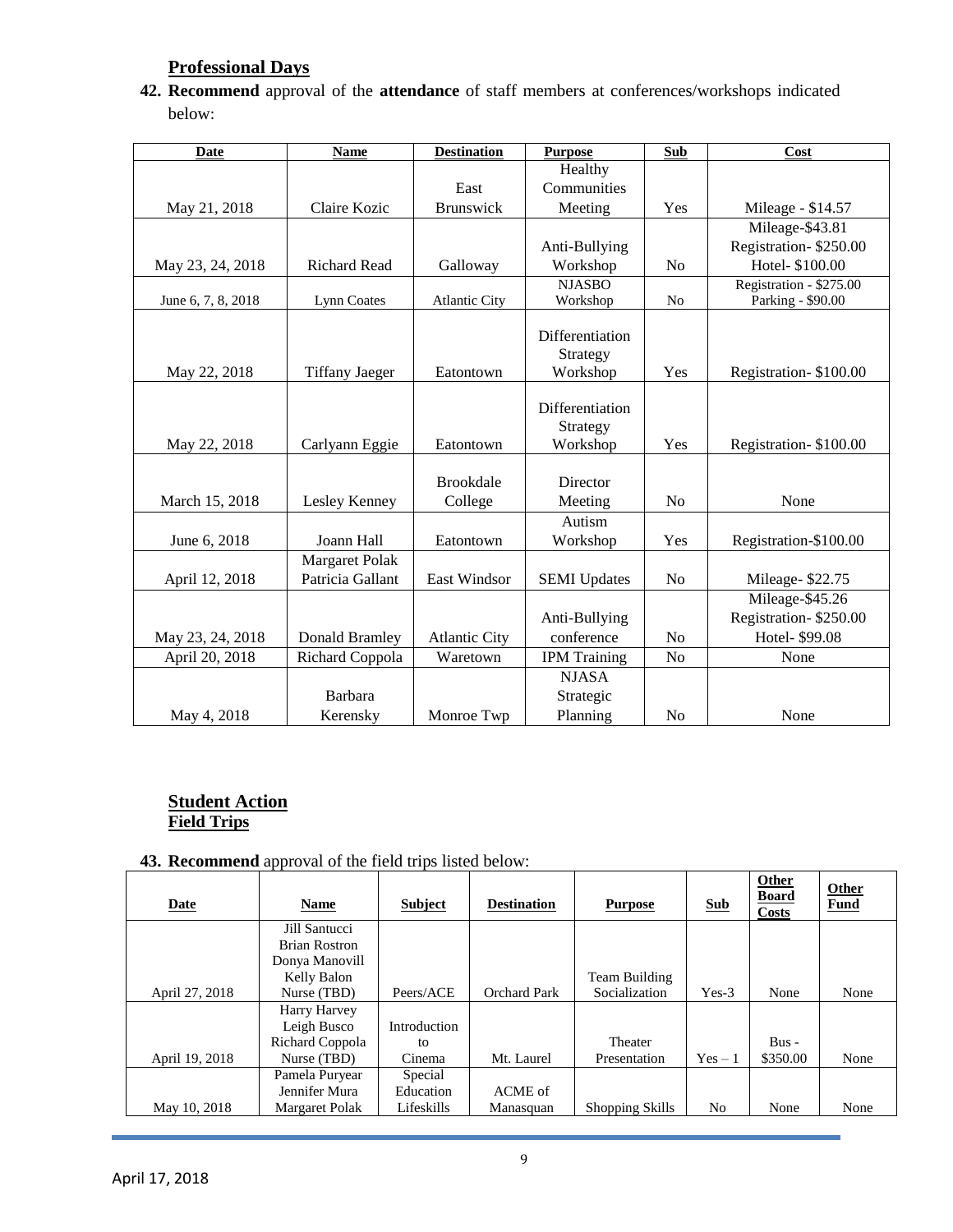|                  | Kristen Buss     |                  |            |              |         |      |      |
|------------------|------------------|------------------|------------|--------------|---------|------|------|
|                  | Joseph           |                  |            |              |         |      |      |
|                  | LaCarrubba       |                  |            |              |         |      |      |
|                  | Peter Cahill (or |                  |            | NSSA Surfing |         |      |      |
| June 13-19, 2018 | designee)        | <b>Surf Team</b> | California | Competition  | $Yes-2$ | None | None |

#### **Placement of Students on Home Instruction**

**44. Recommend** that the following student(s) be placed on home instruction, as requested by Guidance or the Child Study Team and approved by the school physician:

| #2115   | Grade 11 | April 15, 2018 – May 15, 2018 (Medical)     |
|---------|----------|---------------------------------------------|
| #182560 | Grade 11 | April 2, 2018 – May 1, 2018 (Medical)       |
| #21104  | Grade 9  | February 8, 2018 - April 20, 2018 (Medical) |
| #182325 | Grade 12 | April 1, 2018 - May 1, 2018 (Medical)       |
| #203008 | Grade 10 | April 1, 2018 - May 1, 2018 (Medical)       |
| #182416 | Grade 12 | April 1, 2018 - May 1, 2018 (Medical)       |
| #192616 | Grade 11 | April 1, 2018 - May 1, 2018 (Medical)       |
| #182358 | Grade 12 | April 1, 2018 - May 1, 2018 (Medical)       |
| #182303 | Grade 12 | April 1, 2018 - May 1, 2018 (Medical)       |
| #20646  | Grade 10 | April 1, 2018 - May 1, 2018 (Medical)       |
| #213332 | Grade 9  | April 1, 2018 - May 1, 2018 (Medical)       |
| #2437   | Grade 9  | April 1, 2018 - May 1, 2018 (Medical)       |
| #2227   | Grade 12 | April 1, 2018 - May 1, 2018 (Medical)       |
| #192698 | Grade 11 | April 16, 2018 – May 16, 2018 (Medical)     |
| #192794 | Grade 11 | April 1, 2018 - May 1, 2018 (Medical)       |
| #182446 | Grade 12 | April 1, 2018 - May 1, 2018 (Medical)       |
|         |          |                                             |

#### **45. Old Business/New Business**

#### **46. Public Forum**

### **47. Executive Session**

**WHEREAS**, the Sen. Byron M. Baer Open Public Meetings Act, *N.J.S.A*. 10:4-6, *et seq*., (the "Act") provides that the Manasquan Board of Education hold an "Executive Session" from which the public is excluded to discuss matters that are confidential or are one of the nine (9) subject matters listed in Section 12(b) of the Act; and

**WHEREAS**, it is recommended by the Superintendent that the Manasquan Board of Education go into Executive Session on this date in Manasquan, New Jersey, to discuss matters that are permissible for discussion in Executive Session; and

**WHEREAS**, the length of the Executive Session is estimated to be thirty (30) minutes after which the public meeting of the Board shall reconvene and proceed with business; and

**WHEREAS**, that the Board hereby declares that its discussion of the following subject(s) will be made public at a time when the public's interest in disclosure is greater than any privacy or governmental interest being protected from disclosure.

**NOW, THEREFORE BE IT RESOLVED** by the Manasquan Board of Education that the Board shall go into Executive Session to discuss the following items:

- \_\_\_ 1**.** Confidential Matters per Statute or Court Order
- 2. Impact Rights to Receive Federal Funds
	- 3. Unwarranted Invasion of Individual Privacy
- \_\_\_ 4. Collective Bargaining